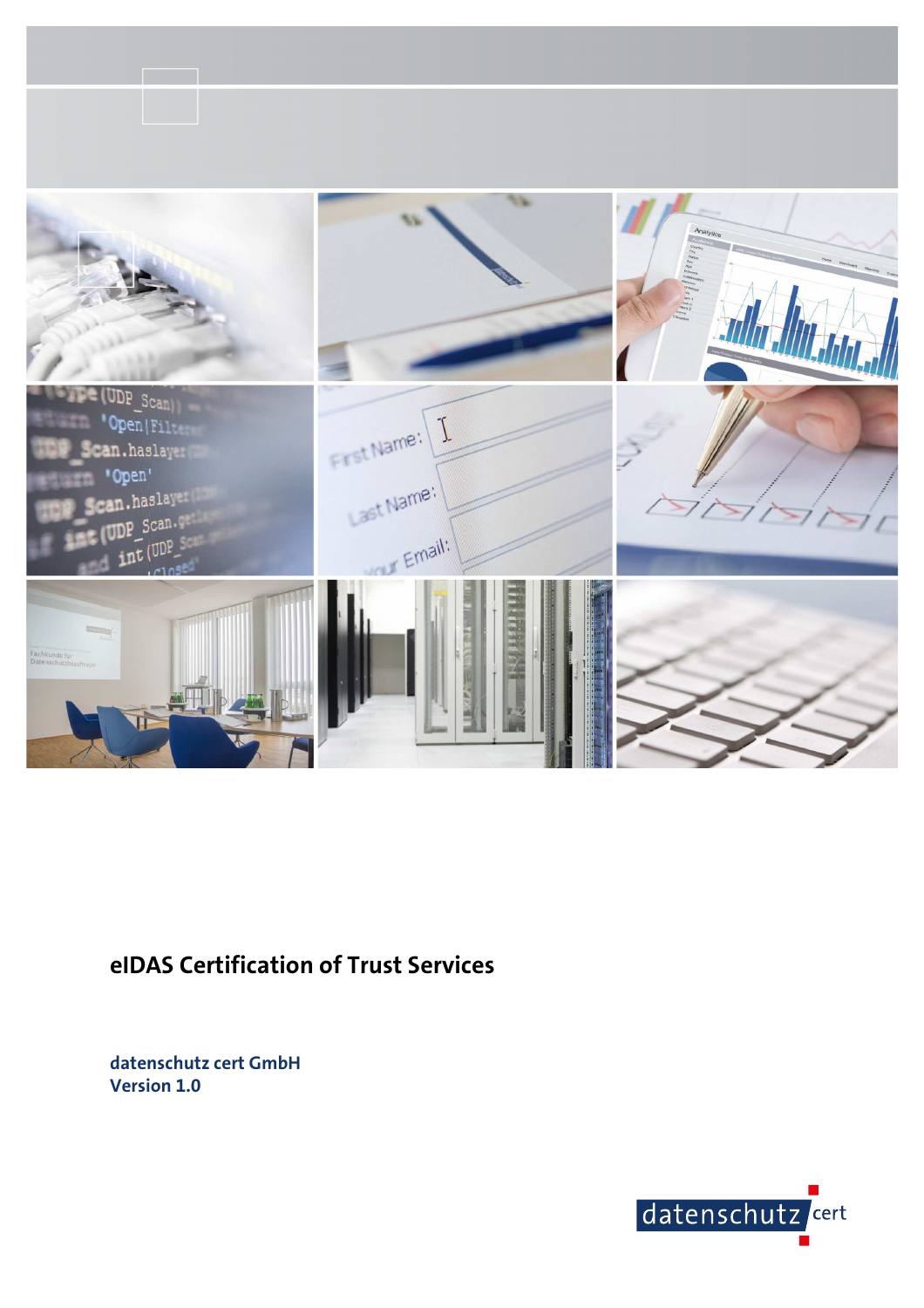

# **Contents**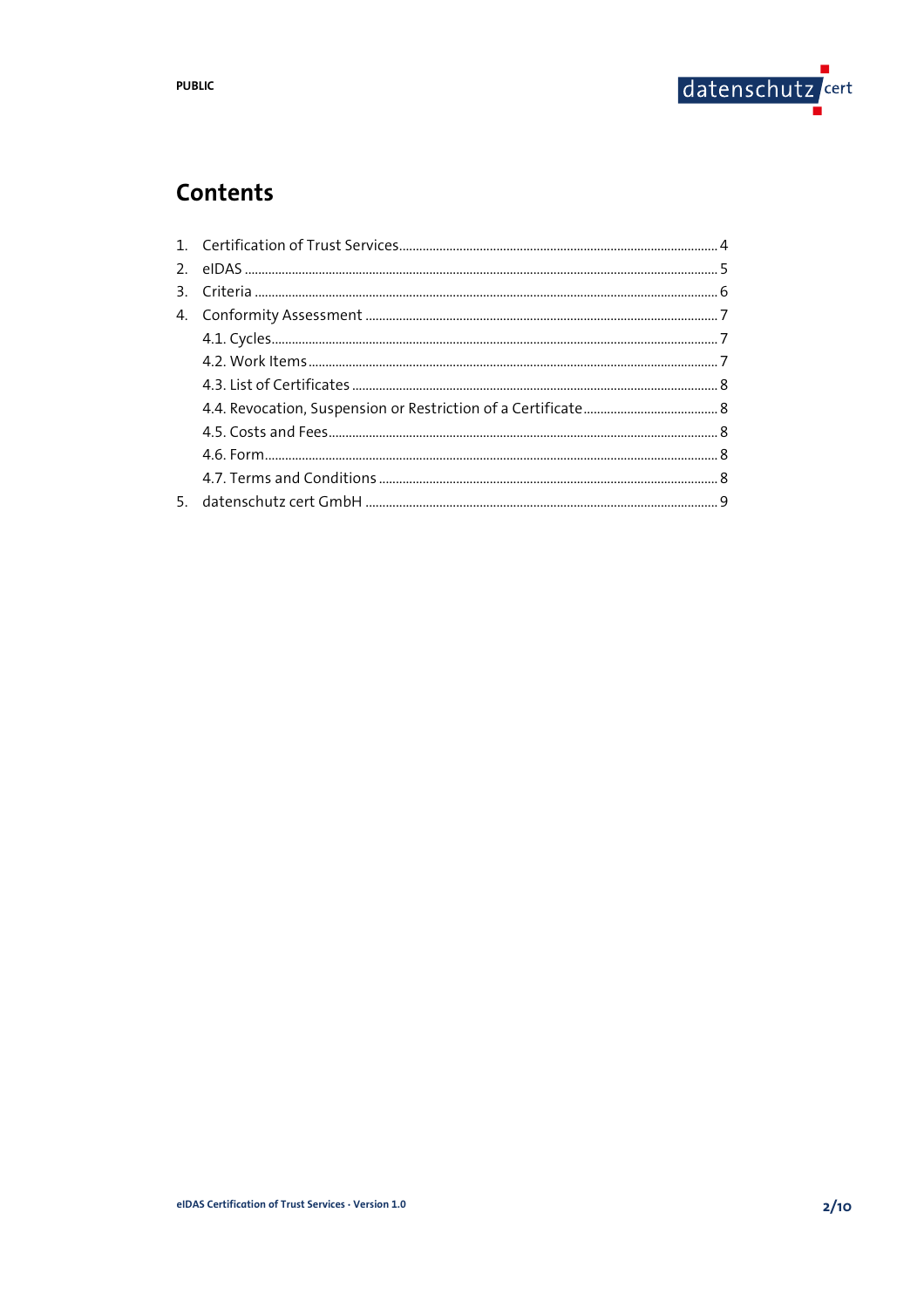

# **Document History**

| <b>Version</b> | Date       | <b>Changes</b> | Reason<br>change | for Editor |
|----------------|------------|----------------|------------------|------------|
| 1.0            | 10.12.2021 |                | Initialisation   | <b>SM</b>  |

# **Document Management**

| <b>Status</b> | <b>Process Document Owner</b> | Version |
|---------------|-------------------------------|---------|
| Final         | Dr. Sönke Maseberg            | 1.0     |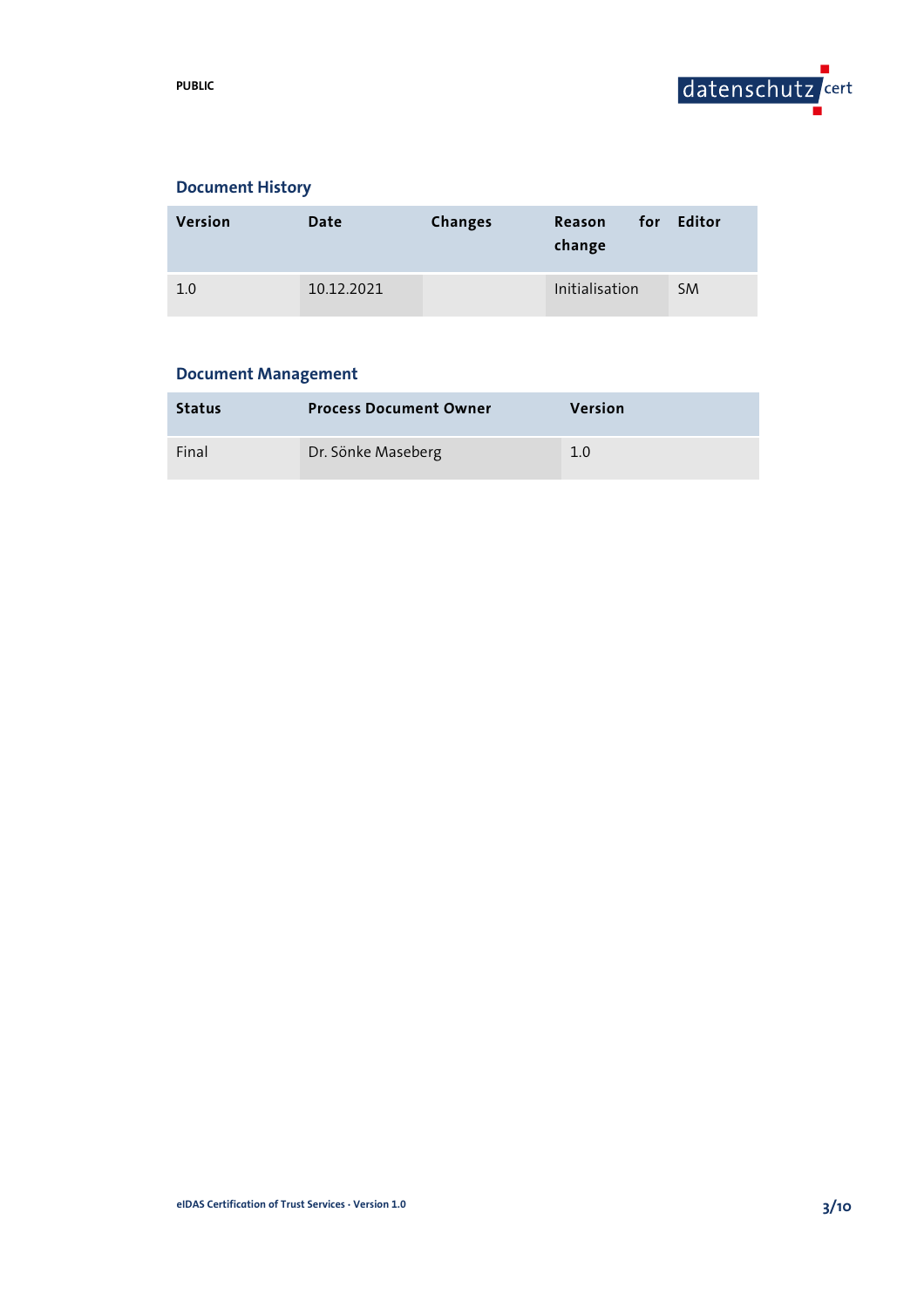

# **1. Certification of Trust Services**

The eIDAS Regulation applies to trust services across the EU. The eIDAS regulates the legal framework for electronic signatures, electronic seals, electronic time stamps as well as electronic registered delivery services and certificate services for website authentication. The qualifies trust services providers must be verified and certified with the qualified trust services.

datenschutz cert GmbH is accredited by DAkkS, and can therefore issue certificates in accordance with eIDAS.

This document describes the procedure for the award of certificates for qualified trust service providers and the qualified trust services they provide which fall within this accredited area. It is intended to provide all necessary information to companies wishing to have certification carried out by datenschutz cert GmbH.

Bremen, 10.12.2021

Sönle Expert

Dr. Sönke Maseberg CEO datenschutz cert GmbH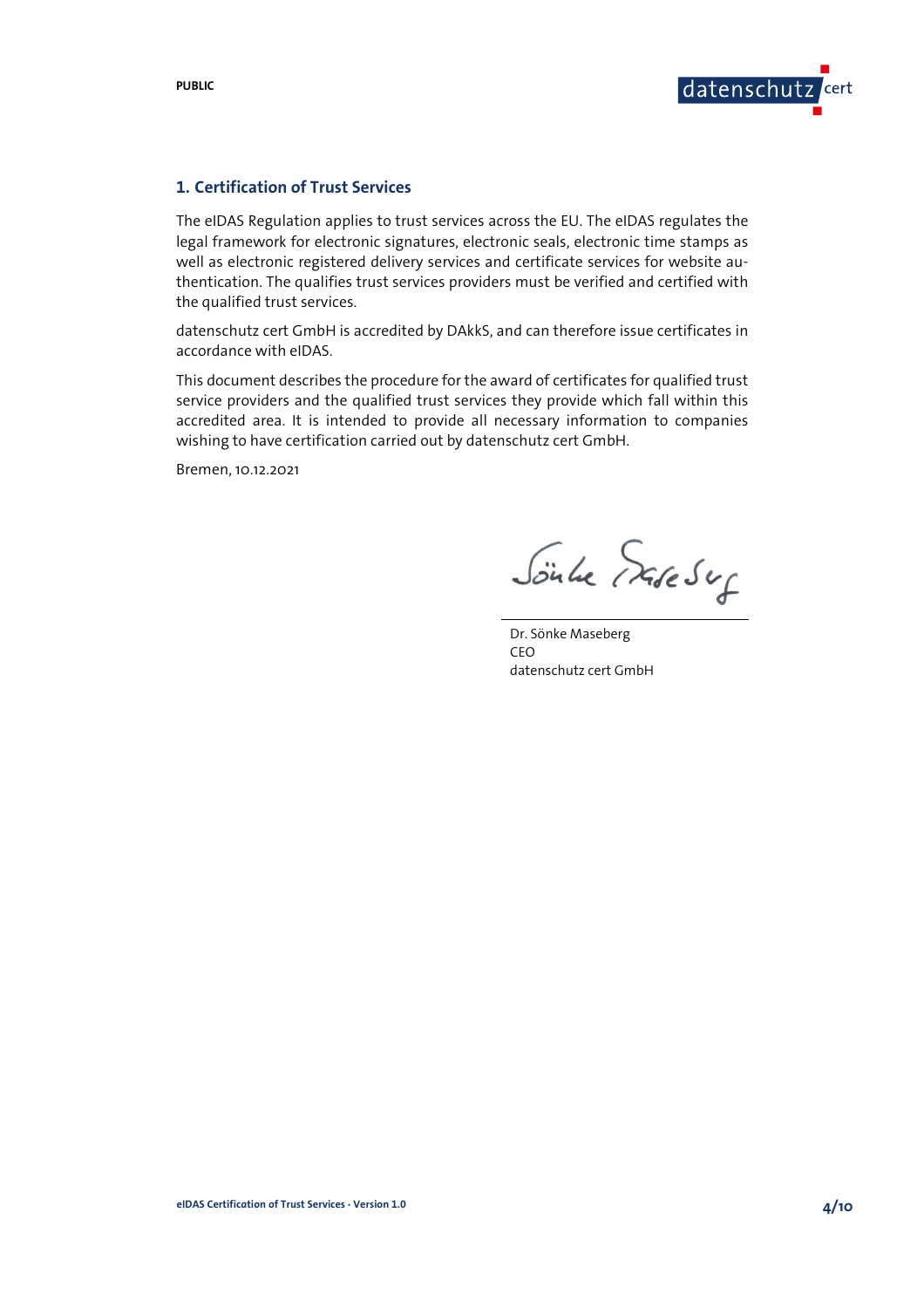

### **2. eIDAS**

eIDAS stands for "Regulation (EU) No 910/2014 of the European Parliament and of the Council of 23 July 2014 on electronic identification and trust services for electronic transactions in the internal market and repealing Directive 1999/93/EC".

eIDAS regulates electronic identification means for natural and legal persons as well as for trust services. In doing so, the eIDAS provides the legal framework for electronic signatures, electronic seals, electronic time stamps as well as electronic registered delivery services and certificate services for website authentication.

The eIDAS includes the following detailed services:

- Creation
	- Qualified certificates for electronic signatures
	- Qualified certificates for electronic seals
	- Qualified certificates for website authentication
	- Qualified electronic time stamps
	- Qualified electronic signatures
	- Qualified electronic seals
- Verification and Validation
	- Qualified electronic signatures, electronic seals, electronic time stamps and accompanying qualified certificates
	- Qualified certificates for website authentication
- Preservation
	- Qualified electronic signatures, electronic seals or accompanying qualified certificates
- Electronic registered delivery services
	- Electronic services

Website certificates were already called for via the CA/Browser (CAB)-Forum: to date, those who wished to have their certificates pre-installed in the browser and operating systems, had to generate a corresponding certification. These regulations have now also been included in the eIDAS.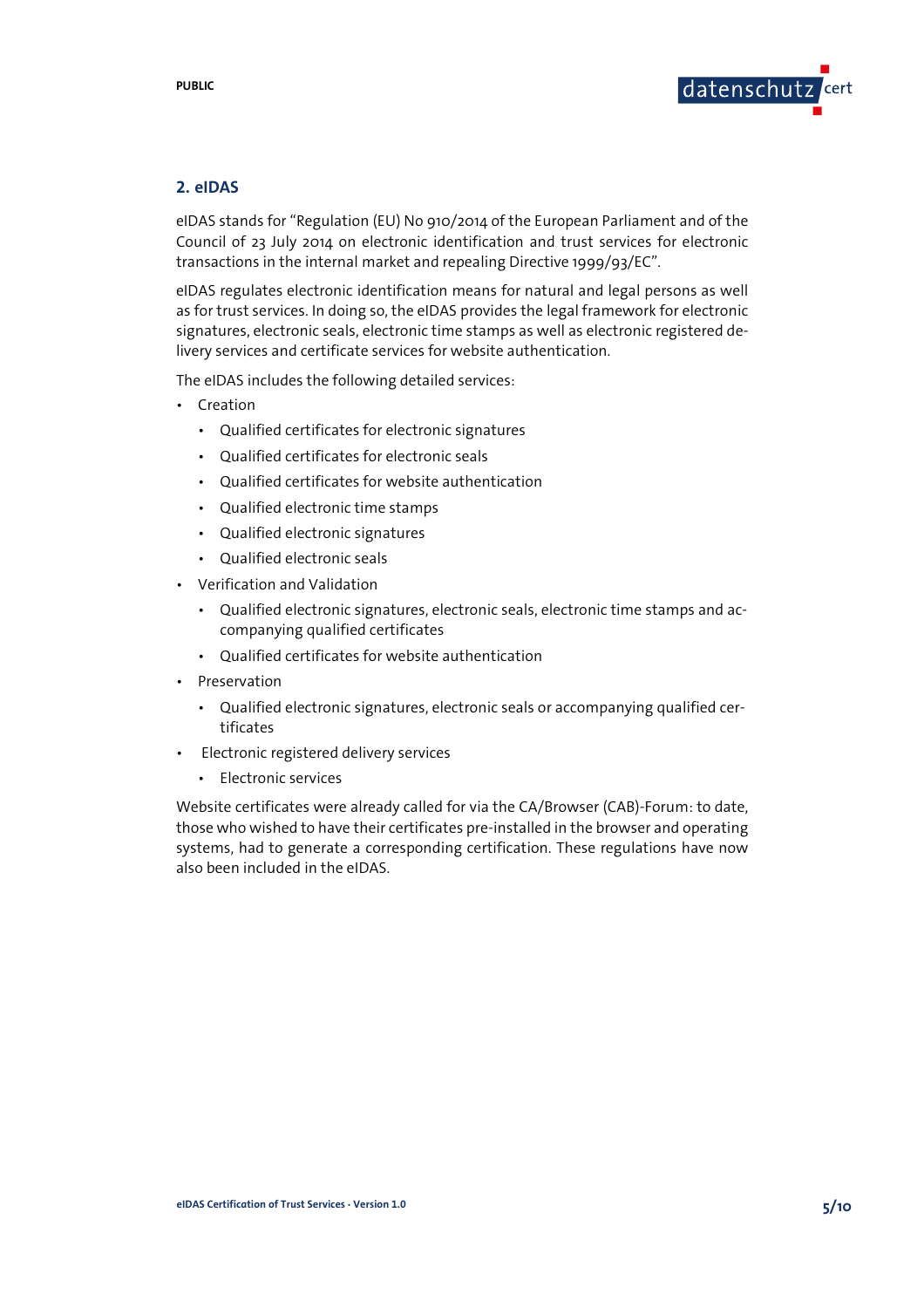

# **3. Criteria**

ETSI standards are used for the testing and certification of trust service providers and the trust services they offer:

- ETSI EN 319 401: Electronic Signatures and Infrastructures (ESI); General Policy Requirements for Trust Service Providers
- ETSI EN 319 411-1: Electronic Signatures and Infrastructures (ESI); Policy and security requirements for Trust Service Providers issuing certificates; Part 1: General requirements
- ETSI EN 319 411-2: Electronic Signatures and Infrastructures (ESI); Policy and security requirements for Trust Service Providers issuing certificates; Part 2: Policy requirements for Trust Service Providers issuing EU qualified certificates
- ETSI EN 319 421: Electronic Signatures and Infrastructures (ESI); Policy and security requirements for trust service providers issuing time-stamps
- ETSI EN 319 521: Electronic Signatures and Infrastructures (ESI); Policy and security requirements for Electronic Registered Delivery Service Providers
- ETSI TS 119 511: Electronic Signatures and Infrastructures (ESI); Policy and security requirements for trust service providers providing long-term preservation of digital signatures or general data using digital signature techniques
- ETSI EN 319 531: Electronic Signatures and Infrastructures (ESI); Policy and security requirements for Registered Electronic Mail Service Providers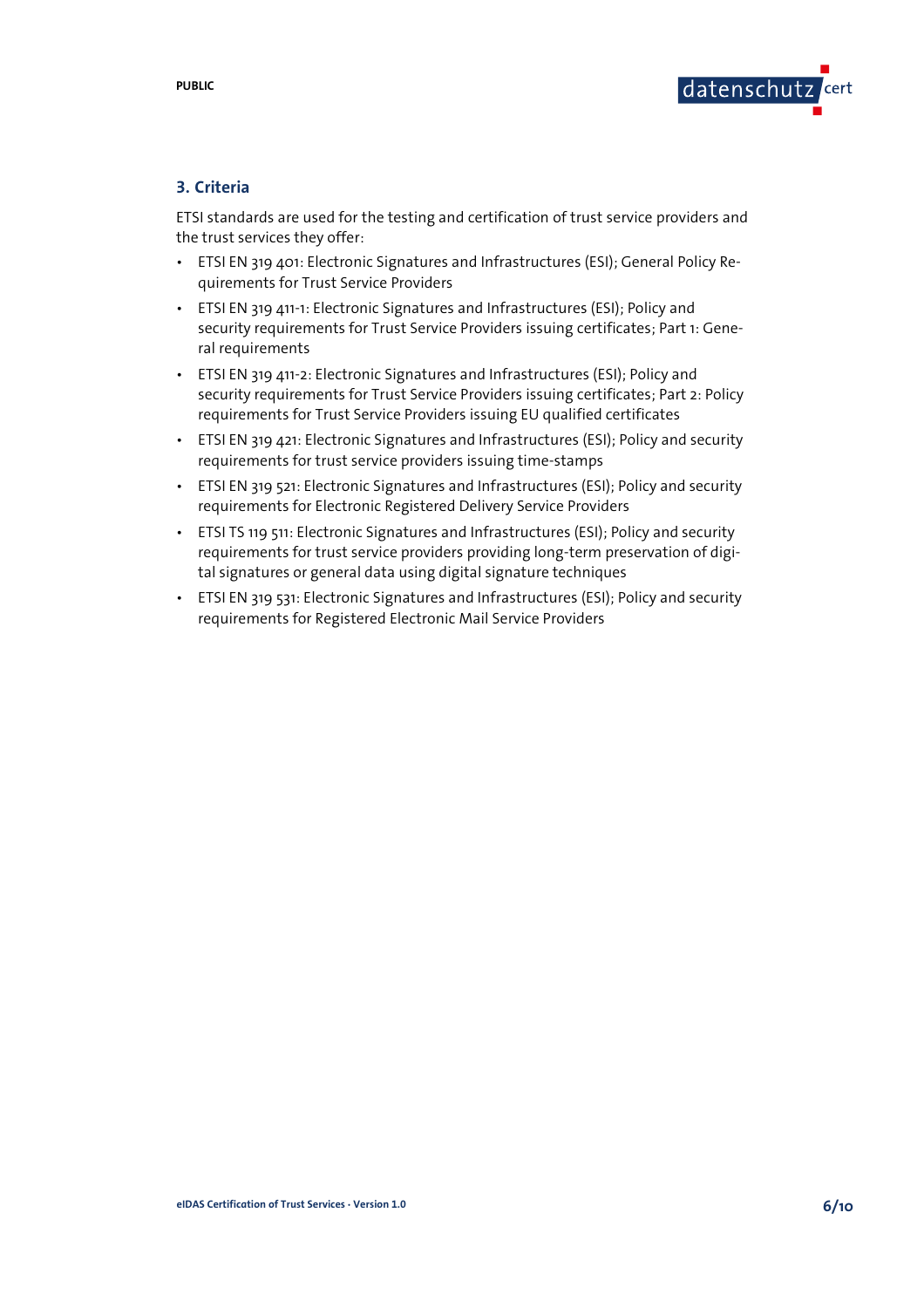

### **4. Conformity Assessment**

#### **4.1. Cycles**

Each certification procedure consists of the following phases:

- Initial Assessment;
- Surveillance (1 year after initial assessment);
- Re Assessment (2 years after initial assessment).

#### **4.2. Work Items**

According to international rules and best practice conformity assessment is carried out as a project in four phases:

• Phase 1: Acceptance of proposal and submission of documentation

The project starts with acceptance of the proposal by the customer. After the proposal is accepted datenschutz cert GmbH will assign an identification number (ID) to the project. Any further information exchange shall refer to that ID. Once an ID is assigned the customer's duty is to submit complete documentation describing the Trust Service(s) provided by the TSP.

Phase 2: Stage 1 – check of documentation provided

After reception of complete documentation describing the Trust Service(s) datenschutz cert GmbH will assess the documentation. In case the documentation submitted reveals major deficiencies or missing information datenschutz cert will prepare a report (Stage 1 Report) describing those findings. If provided, the Stage 1 Report shall contain a management review stating the overall result of the Stage 1 assessment and one or more further sections as required stating the details of the assessment. The Stage 1 Report will be sent to the customer.

• Phase 3: Audit and Stage 2 Report

After phase 2 is finished (either by a Stage 1 Report or implicitly) datenschutz cert GmbH shall carry out an on-site audit at the premises of the customer where the service(s) is (are) delivered. The audit will check whether the service(s) is (are) operated as described in the documentation. Furthermore, it will assess whether all means applied – technical, personal, organizational, physical – are sufficient to fulfil the requirements of the applicable ETSI standards so that the service(s) is (are) delivered on a qualified level. The outcome of the audit shall be documented in a Stage 2 Report prepared by datenschutz cert GmbH and submitted to the customer.

In case any major non-conformity is detected during the audit the customer may take appropriate means to overcome that non-conformity prior to finishing the Stage 2 Report.

• Phase 4: Preparation of CAR / surveillance report

Preparation of the CAR / surveillance report by datenschutz cert GmbH will take place in parallel to preparation of Stage 1 and Stage 2 reports. In case the Stage 1 and Stage 2 Reports do not state any major non-conformity, maybe after every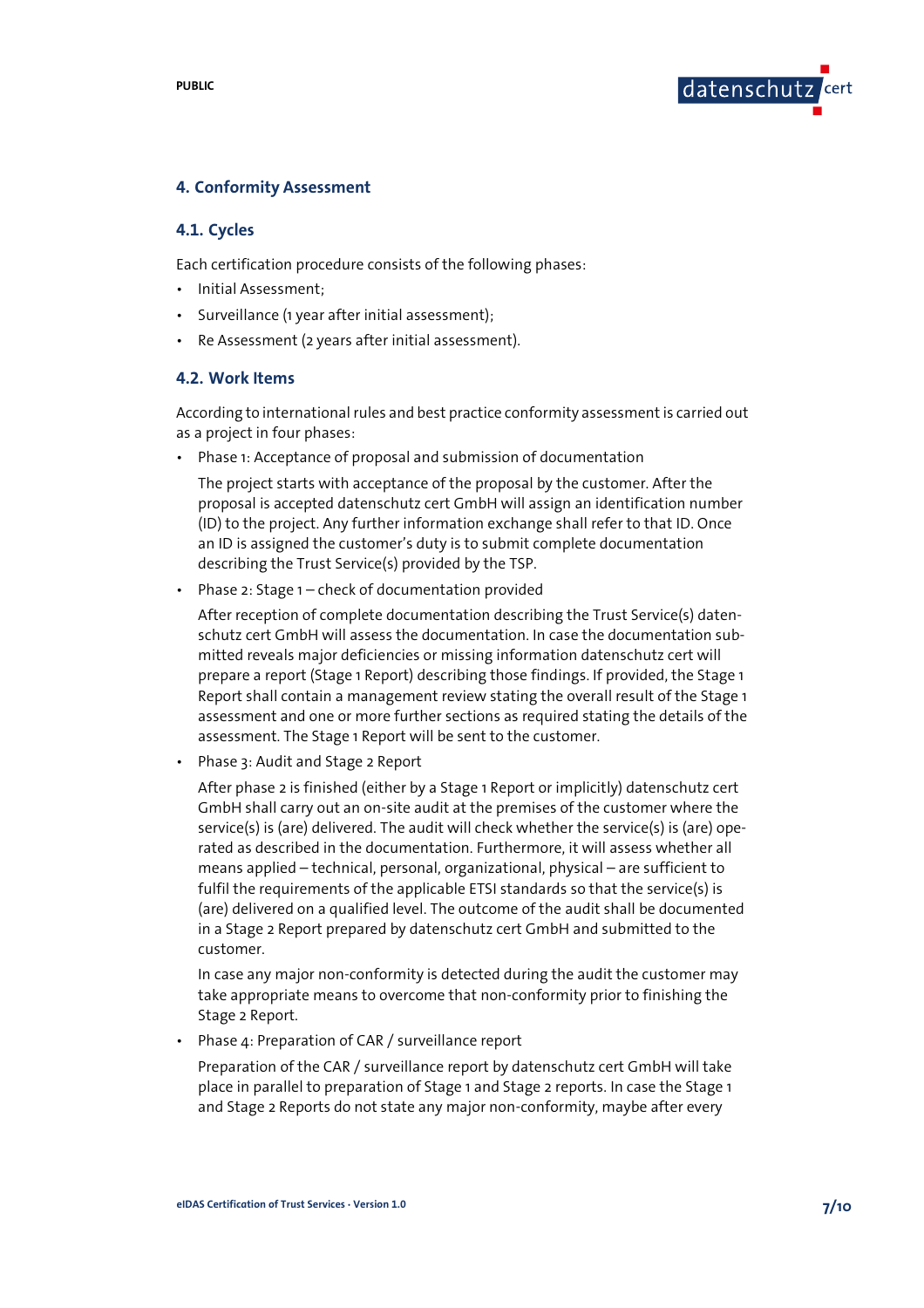

enhancement necessary, the CAR / surveillance report shall state fulfilment of the requirements of Regulation (EU) 910/2014. Otherwise, it shall state any open issue, i. e. any requirement not fulfilled as well as the reason for that result. It shall be submitted to the customer. This will end the project.

### **4.3. List of Certificates**

list of our awarded certifications can be found at: https://www.datenschutzcert.de/zertifikatslisten. The list shows the applicant, the scope, the certificate ID and the validity of the certification.

#### **4.4. Revocation, Suspension or Restriction of a Certificate**

Conformity assessments and conformity assessment documents shall be withdrawn, suspended, withdrawn or restricted in accordance with the provisions of the respective regulations, standards and approval standards.

Certificates shall be restricted, suspended or withdrawn in particular if the contracting entity

- the requirements of the regulations, standards, approval standards and approval bodies or the generally recognised state of the art on which the conformity assessment is based change,
- the underlying conformity assessment document is no longer suitable to substantiate the conformity assessment,
- no approval was available for the conformity assessment,

The certification body shall inform the applicant of the reasons for the withdrawal of the certificate. In the event of withdrawal, the certificate published online via the certificate list at www.datenschutz-cert.de shall be set to the status as withdrawn and removed from the list after 4 weeks at the latest. The withdrawal of the certificate may also be published elsewhere.

#### **4.5. Costs and Fees**

Please contact us for an individual offer.

#### **4.6. Form**

If you are interested in certification, please contact us! You can also fill out the enquiry form, which contains the information that is important to us. You will find the form at: http://www.datenschutz-cert.de.

#### **4.7. Terms and Conditions**

Any service of datenschutz cert GmbH is delivered solely according to the terms and conditions of datenschutz cert: Allgemeine Geschäftsbedingungen and Konformitätsbewertungsordnung. For further information as well as for certifications lists, please, visit www.datenschutz-cert.de.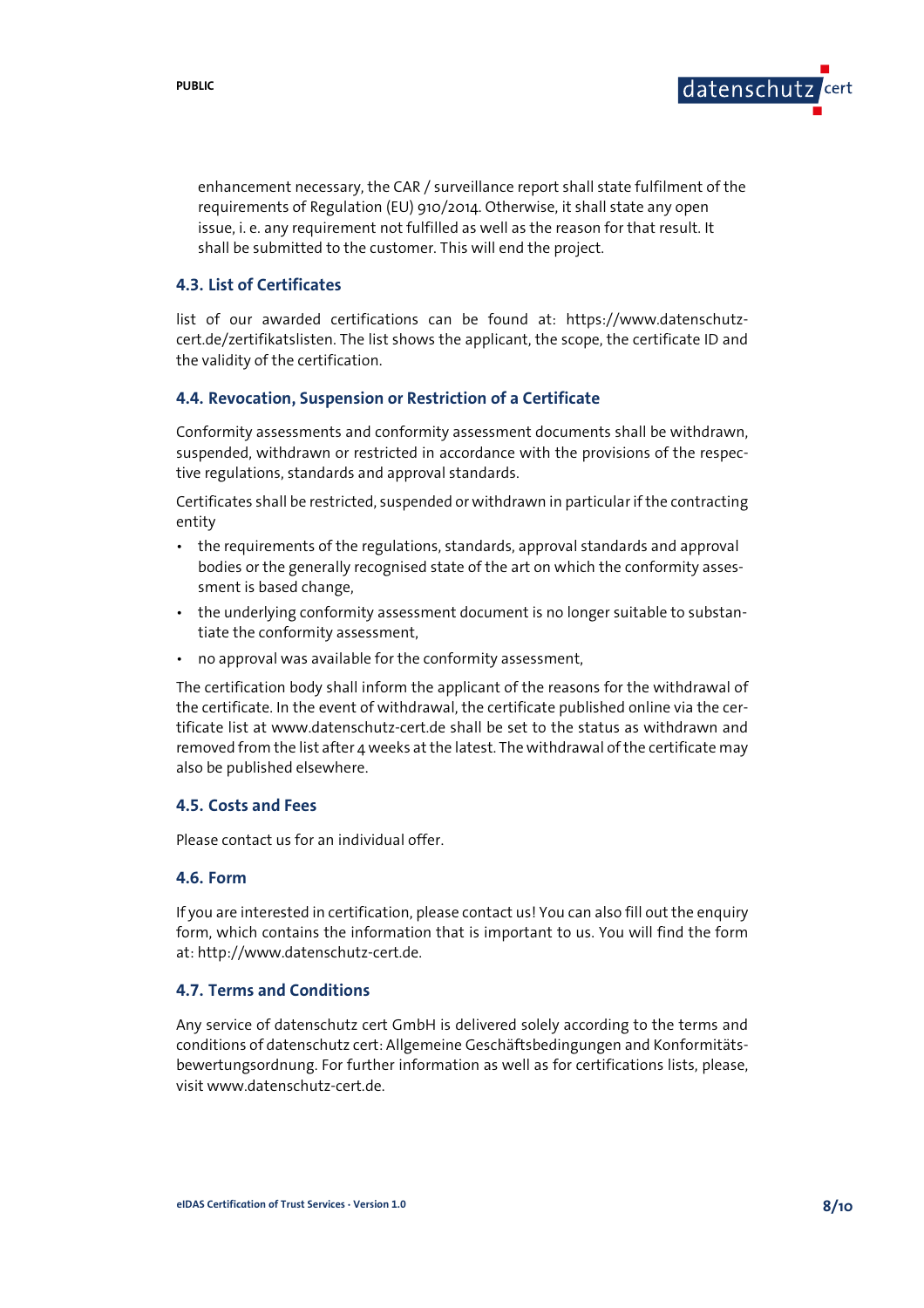

## **5. datenschutz cert GmbH**

datenschutz cert GmbH provides conformity assessments in the fields of data protection and information security. The conformity assessments include evaluation of IT products and systems, auditing of processes and services as well as certification services according to international standards.

datenschutz cert GmbH is a subsidiary of datenschutz nord group. Legal office address is Konsul-Smidt-Str. 88a, D-28217 Bremen, Germany. CEO is Dr. Sönke Maseberg

datenschutz cert GmbH has proven competences as follows:

- datenschutz cert GmbH is a Deutsche Akkreditierungsstelle GmbH (DAkkS) accredited Confirmation Assessment Body under Regulation (EU) 910/2014 and, therefore, permitted to issue Conformity Asessment Reports according to European Standards as referenced by the European Commission.
- datenschutz cert GmbH is a Deutsche Akkreditierungsstelle GmbH (DAkkS) accredited Certification Body according to ISO/IEC 27006 and, therefore, permitted to issue internationally recognized certificated for ISO/IEC 27001 conformant Information Security Management Systems (ISMS).
- datenschutz cert GmbH is a Bundesnetzagentur (German Supervisory Authority) recognized Evaluation and Confirmation Body under German Law and Directive 1999/93/EC.
- datenschutz cert GmbH is a Bundesamt für Sicherheit in der Informationstechnik (BSI) licensed Evaluation Laboratory for IT Security Evaluations.